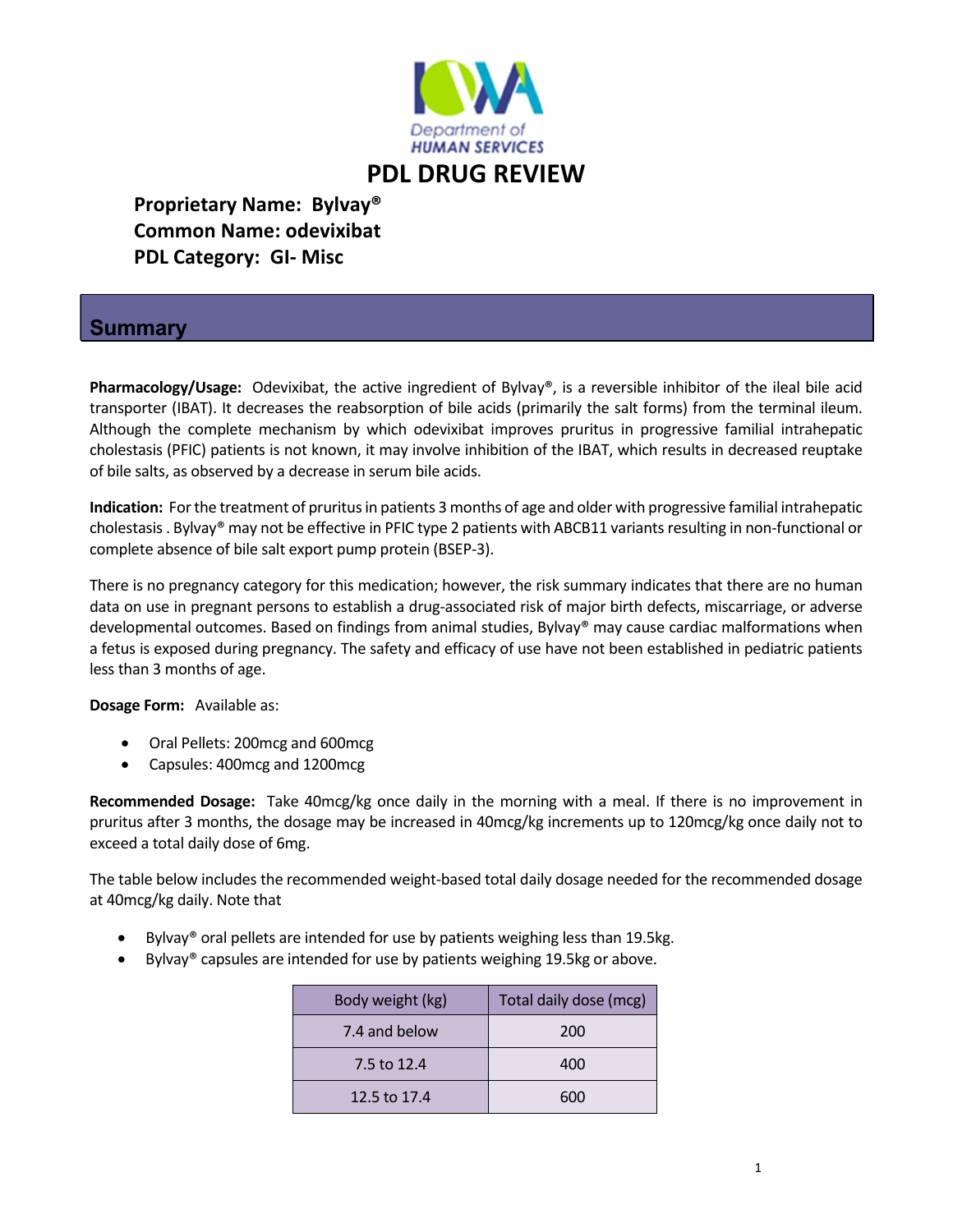| Body weight (kg) | Total daily dose (mcg) |  |  |
|------------------|------------------------|--|--|
| 17.5 to 25.4     | 800                    |  |  |
| 25.5 to 35.4     | 1200                   |  |  |
| 35.5 to 45.4     | 1600                   |  |  |
| 45.5 to 55.4     | 2000                   |  |  |
| 55.5 and above   | 2400                   |  |  |

*For the oral pellets*, mix the contents of the shell containing oral pelletsinto soft food. Do not mix Bylvay® in liquids. Do not swallow the shell containing oral pellets whole. Patients who are exclusively on liquid food should not use Bylvay®. To administer oral pellets, place a small amount of soft food (up to 30ml or 2 tablespoons) of apple sauce, oatmeal, banana or carrot puree, or chocolate or rice pudding) in a bowl. Keep food at or below room temperature. Open the shell containing the oral pellets and empty the contents into the bowl of soft food. Gently tap the oral pellet shell to ensure that all contents have been dispersed. If the dose requires more than one shell of oral pellets, repeat the steps above. Gently mix until well dispersed and administer the entire dose immediately, followed by water. Do not store mixture for future use.

For the capsules, swallow the capsules whole with a glass of water. Alternatively, for patients unable to swallow the capsules whole, Bylvay® capsules may be opened, and sprinkled and mixed with a small amount ofsoft food. Follow directions above for oral pellets to prepare and administer such a mixture.

Establish the baseline pattern of variability of liver tests prior to starting Bylvay®, so that potential signs of liver injury can be identified. Monitor liver tests (e.g. ALT, AST, total bilirubin, direct bilirubin) and INR during treatment with Bylvay®. Interrupt Bylvay® if new onset liver test abnormalities occur or symptoms consistent with clinical hepatitis are observed. Once the liver test abnormalities either return to baseline values or stabilize at a new baseline value, consider restarting Bylvay® at the lowest dose of 40mcg/kg, and increase as tolerated if appropriate. Consider discontinuing Bylvay® permanently if liver test abnormalities recur. Discontinue Bylvay® permanently if a patient experiences a hepatic decompensation event (e.g. variceal hemorrhage, ascites, hepatic encephalopathy).

Patients with PFIC may have impaired hepatic function at baseline. The efficacy and safety in PFIC patients with clinically significant portal hypertension and in patients with decompensated cirrhosis have not been established.

**Drug Interactions:** Administer bile acid binding resins (e.g. cholestyramine, colesevelam, or colestipol) at least 4 hours before or 4 hours after administration of Bylvay®. Bile acid binding resins may bind odevixibat in the gut, which may reduce Bylvay® efficacy.

**Box Warning:** There is no box warning associated with this product.

**Common Adverse Drug Reactions:** Listed % incidence for adverse drug reactions= reported % incidence for drug (Bylvay®) minus reported % incidence for placebo. Please note that an incidence of 0% means the incidence was the *same as or less than the placebo.* The most frequently reported adverse events included diarrhea (21%), transaminases increased (ALT, AST; 11.7%), vomiting (16.7%), abdominal pain (14.3%), blood bilirubin increased (1.9%), fat-soluble vitamin deficiency (A, D, E; 2.1%), splenomegaly (4.8%), cholelithiasis (2.4%), dehydration (2.4%), and fracture (2.4%).

Patients enrolled in the phase 3 clinical trial had abnormal liver tests at baseline. Treatment‐emergent elevations of liver tests or worsening of liver tests relative to baseline values were observed during the clinical trial. Most abnormalities included elevation in AST, ALT, total bilirubin, or direct bilirubin. Treatment interruption days ranged from 3 days to 124 days, but none in this trial permanently discontinued treatment due to liver test abnormalities. Thus, obtain baseline liver tests and monitor during treatment. Dose reduction or interruption of treatment may be required if abnormalities occur. Bylvay® was not evaluated in PFIC patients with cirrhosis. Closely monitor for liver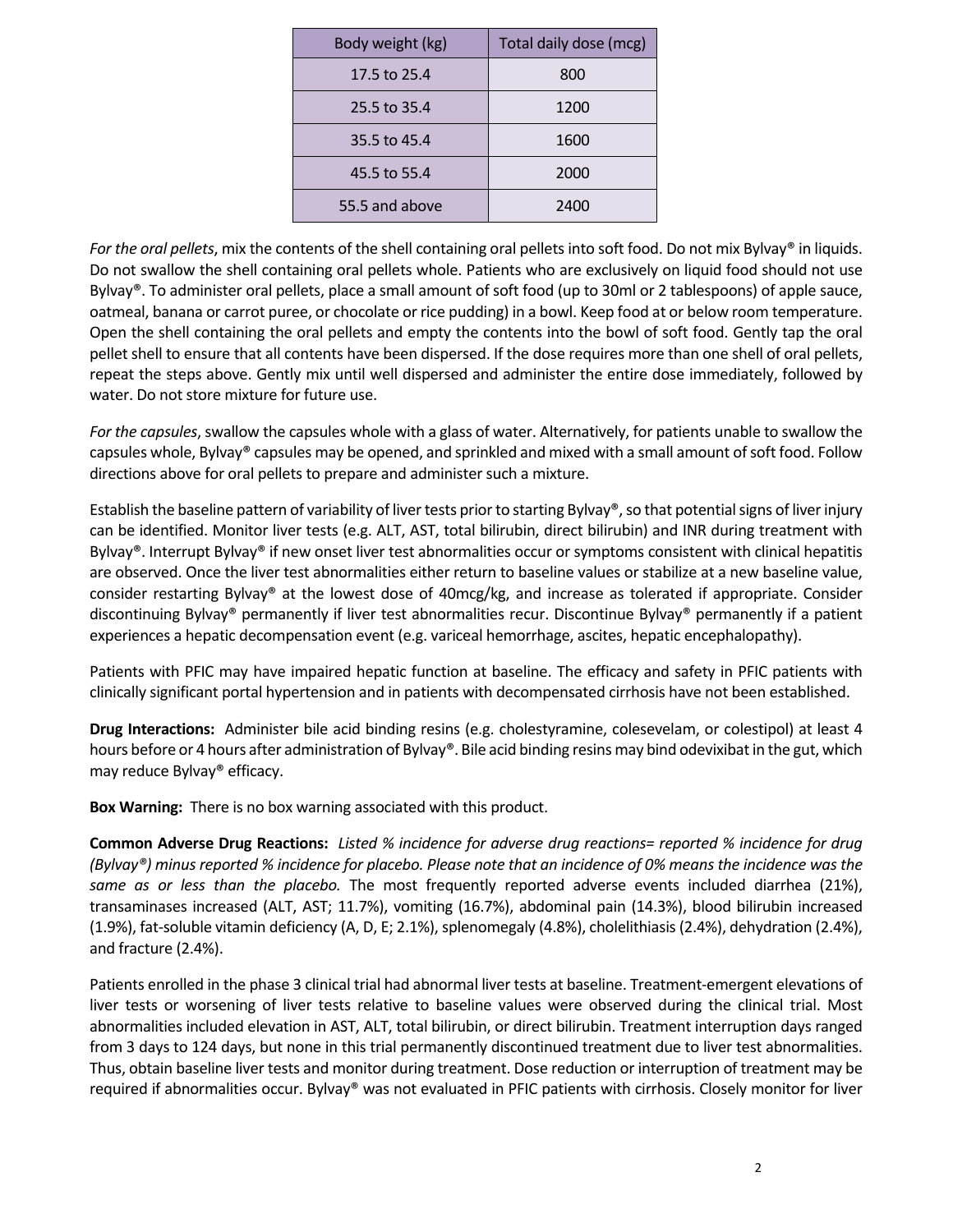test abnormalities; permanently discontinue Bylvay® if a patient progresses to portal hypertension or experiences a hepatic decompensation event.

Diarrhea was reported in the phase 3 clinical trial. Treatment interruption due to diarrhea occurred in 2 patients with 3 events during treatment with Bylvay® 120mcg/kg/day. Treatment interruption due to diarrhea ranged between 3 to 7 days. One patient treated with Bylvay® 120mcg/kg/day withdrew from the trial due to persistent diarrhea. If diarrhea occurs, monitor for dehydration, and treat promptly. Interrupt Bylvay® dosing if a patient experiences persistent diarrhea. Restart Bylvay® at 40mcg/kg/day when diarrhea resolves, and increase the dose as tolerated if appropriate. If diarrhea persists and no alternate etiology is identified, stop Bylvay® treatment.

Fat-soluble vitamins (FSV) include vitamin A, D, E, and K (measured using INR levels). PFIC patients can have FSV deficiency at baseline. Bylvay® may affect absorption of fat-soluble vitamins. Obtain serum FSV levels at baseline and monitor during treatment, along with any clinical manifestations. If FSV deficiency is diagnosed, supplement with FSV. Discontinue Bylvay® if FSV deficiency persists or worsens despite adequate FSV supplementation.

**Contraindications:** There are no contraindications listed with this product.

**Manufacturer:** Albireo Pharma, Inc

**Analysis:** The safety and efficacy of Bylvay® were assessed in a randomized, double‐blind, placebo‐controlled trial of 24 week duration that included pediatric patients (Trial 1, N=62) aged 6 months to 17 years, with a confirmed molecular diagnosis of PFIC type 1 or type 2 and the presence of pruritus at baseline. Patients with variants in the ABCB11 gene that predict non‐function or complete absence of the bile salt export pump (BSEP) protein, who had experienced prior hepatic decompensation events, who had other concomitantliver disease, whose INR was greater than 1.4, whose ALT or total bilirubin was greater than 10 times the upper limit of normal, or who had received a liver transplant were excluded.

The median age of included patients was 3.2 years (range 0.5 to 15.9 years), while 50% were male, 84% were white, 27% had PFIC type 1, and 73% had PFIC type 2. The mean scratching score in the 2 weeks prior to baseline was 2.9, baseline mean eGFR was 164ml/min/1.73m<sup>2</sup>, baseline median ALT was 65U/L, baseline median AST was 83.5U/L, and baseline median total bilirubin was 2.2mg/dl. In this trial, a total of 13 patients discontinued from the trial prematurely due to no improvement in pruritus(N=11) or due to adverse reactions(N=2); 25% (N=5/20) of patients discontinued treatment in the placebo arm and 19% (N=8/42) discontinued in the Bylvay® arm. A total of 11 of the 13 patients rolled over to Trial 2 to receive Bylvay® 120mcg/kg/day.

Given the patient's young age, a single‐item observer‐reported outcome (ObsRO) was used to measure patient's scratching as observed by their caregiver twice daily. Scratching was assessed on a 5‐point ordinal response scale, with scores ranging from 0 (no scratching) to 4 (worst possible scratching). Patients were included in Trial 1 if the average scratching score was ≥2 (medium scratching) in the 2 weeks prior to baseline. The table below, adapted from the prescribing information, presents the results of the comparison between treatment groups on the mean of patient's percentage of ObsRO assessments over the 24‐week treatment period that were scored as 0 (no scratching) or 1 (a little scratching). Results suggested that patients treated with Bylvay® demonstrated greater improvement in pruritus compared with placebo.

| Mean, % of assessments over the treatment period<br>scored as 0 (no scratching) or 1 (a little scratching), % | Placebo<br>$(N=20)$ | Bylvay <sup>®</sup>      |                           |
|---------------------------------------------------------------------------------------------------------------|---------------------|--------------------------|---------------------------|
|                                                                                                               |                     | 40mcg/kg/day<br>$(N=23)$ | 120mcg/kg/day<br>$(N=19)$ |
| Mean                                                                                                          | 13.2%               | 35.4%                    | 30.1%                     |
| Mean difference vs placebo                                                                                    |                     | 22.2%                    | 16.9%                     |
| NNT calculated by CHC                                                                                         |                     | 5                        | 6                         |